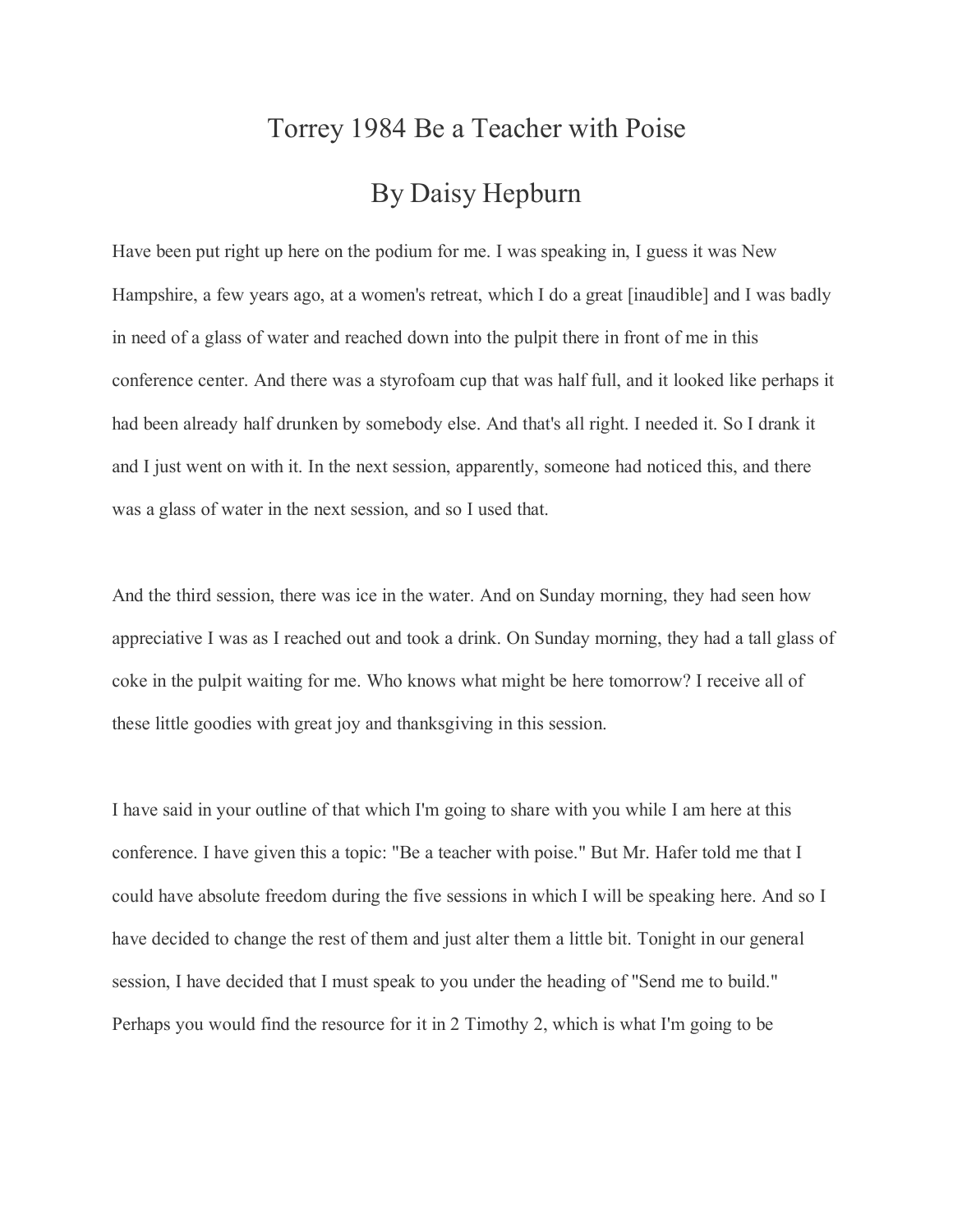speaking to you about in this session and using the outline from lead, follow or get out of the way.

Tonight's message might be couched under the heading of 2 Timothy 2:15. You'd be a workman that doesn't need to be ashamed. Tomorrow morning we will talk about the athlete. However, here in this session tomorrow night, I'm going to speak about guilt and grace in the life of God's servant. And then on Wednesday evening, the glory game. So I will look forward to seeing any or all of you there. And I am delighted that you have come to this particular elective this morning, and I do thank Holly for her welcome and for her prayer.

How would I like to be introduced to a new group? Well, you know how I'd like to be introduced? I'd like to be introduced as Mrs. America or an Olympic ski champion or the Pillsbury bake-off winner or something. You know, when you are invited to speak at a conference like this, and they say, well, what are your qualifications? What brings you to this place? What have you done that's significant? I said to our son, "David, I'm so intimidated by these kinds of things. I do a lot of what I'm doing, but, you know, at the Torrey conference and so on." He says, "Mother, face it. You are a blue collar speaker."

I realized that this morning I am standing before you, realizing more than I have before that the thing God uses most especially about my life, is my ordinariness. I met the Lord this morning and I say this to him and I say it to you. Nothing in my hands I bring. Simply to his cross I cling. I am a woman who is here not because of credentials or degrees, but because I believe the Lord has given me the opportunity to share my life in Christ with you.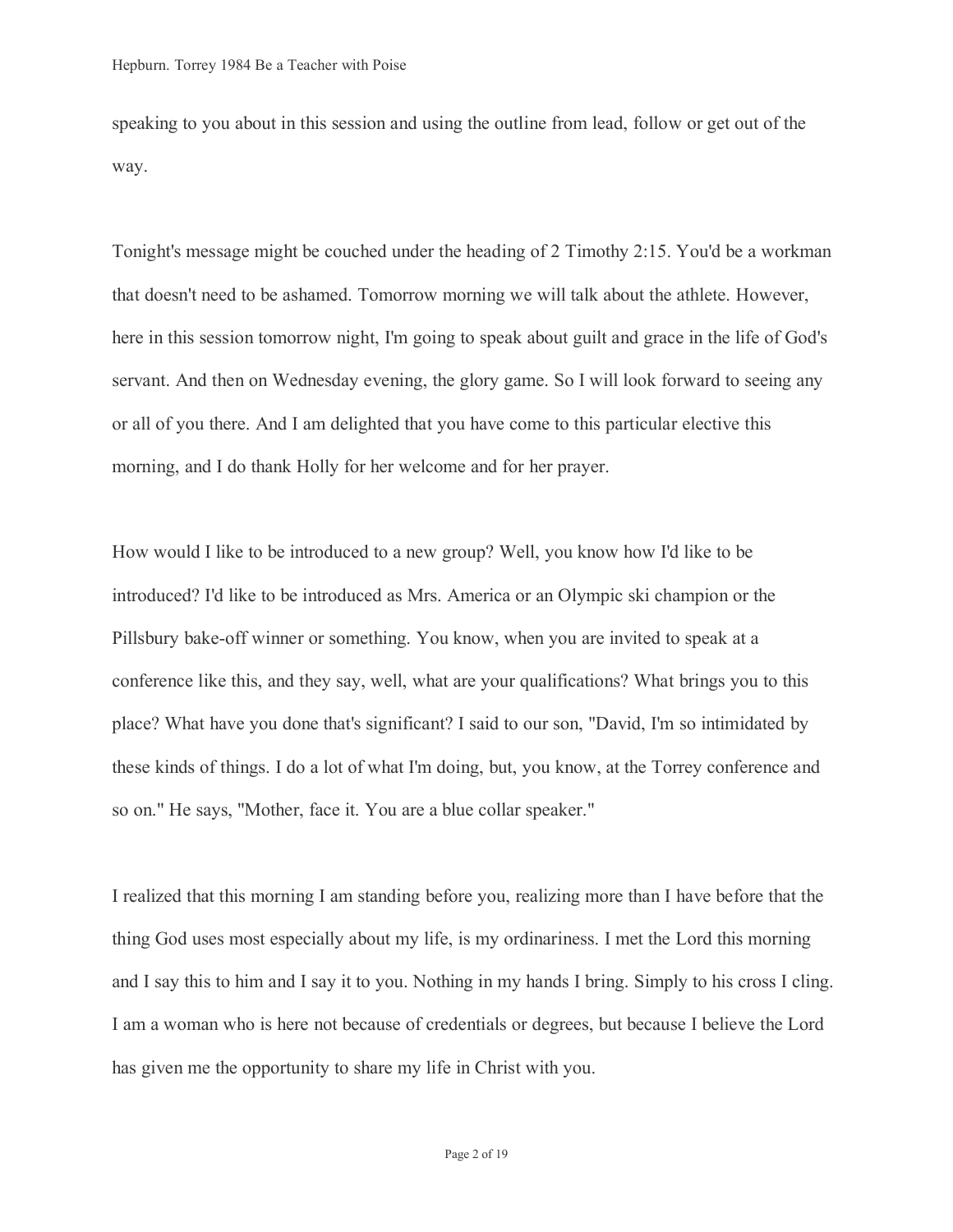And perhaps I will be a mother figure to you for the next couple of days. I don't know, but I am at your service, available to you. I tell you with this little book about Betty Carlson, who has written a book of her own called "Life Is Worth Living." Betty Carlson is on the staff of Lavrie. She has a little piece in her book that's entitled "Never Die of Ordinariness." And I know that I feel so ordinary a good share of the time that apart from, as Dr. Hendricks has said it so well, our faith and trust in the one who is able, all of us would throw in the towel. It is only when we come to that point that he is really able to use us. I've been doing my homework on Dr. R. A. Torrey.

Re-read his little book, "How to Win Men to Christ." It's the turn of the century. Dr. Torrey says something in this book that you and I all know, but he says it with such risk to the body of Christ and to those students of his, perhaps even to students who were gathered in the name of the Bible Institute of Los Angeles, not too far from here. He says, before you can serve him, you need to have a deep and definite encounter with the Holy Spirit of God. His closing chapter says, is entitled "The Baptism of the Holy Spirit."

Now, in our context, we might sit up and take notice and we might say, what do you mean by that phrase and define it? Dr. Torrey does in the last chapter of this book. Well, but the bottom line, he says, he doesn't use those words is simply this. Whatever you call it, get it. Be filled with the Spirit of God. It's available.

And I would challenge you who sometimes feel like I do, that you're almost ready to die of ordinariness, that you would look to him and say, I will receive by whatever name it is, the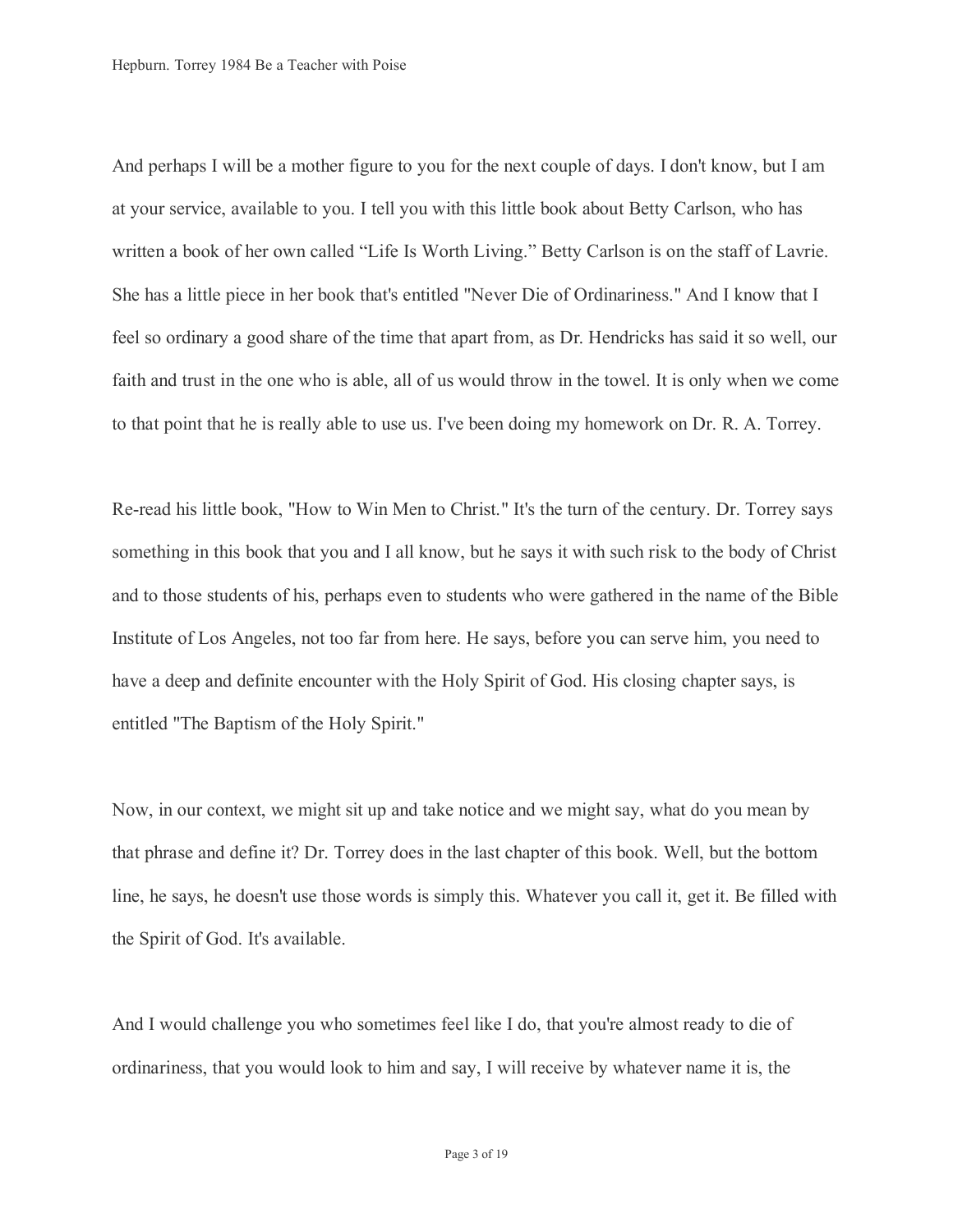filling, cleansing power of God in my life. Well, we used to live in Mount Herman, and we still have our home there. David, my husband, has just been called to San Francisco. We now live in what we lovingly refer to as the Devil's territory. My husband is the President of a Christian High School, Bridgemont Christian High School. Only they call it Bridgemont High School, a Christian co-educational college preparatory school in San Francisco.

But I want you to know we are facing the greatest challenge of our lives. We love San Francisco. Our pastor in San Francisco at First Covenant Church is a senior student at Talbot Seminary, and I am thrilled that young Mike Ryan has been willing to come to San Francisco and serve the Lord with us in that area. But while I was in Mount Herman and I have been doing what I'm doing now for a great many years, occasionally I need a little therapeutic shopping trip.

And so I went over to a little shop in Los Gatos, and I found in the Fat Robin this T shirt that's the name of the shop. And I thought of all the people, all the women that I thought needed to have a shirt like this. But I got it for myself. I don't wear it very often, but I use it as a visual aid to remind me that the Holy Spirit's power in my life lifts me out of the ordinariness of the world, squeezing me into its own mold. And I must walk tall in the knowledge that this is no ordinary housewife you're dealing with.

But I have the presence and power of Jesus Christ in my life. And it is from that perspective that we look at two Timothy II chapter and see those seven portraits of God's person there. And it is in that chapter that will spend in that verse or two that we will spend these next several minutes, 2 Timothy, the second chapter. In our concern about never dying of ordinariness I come to you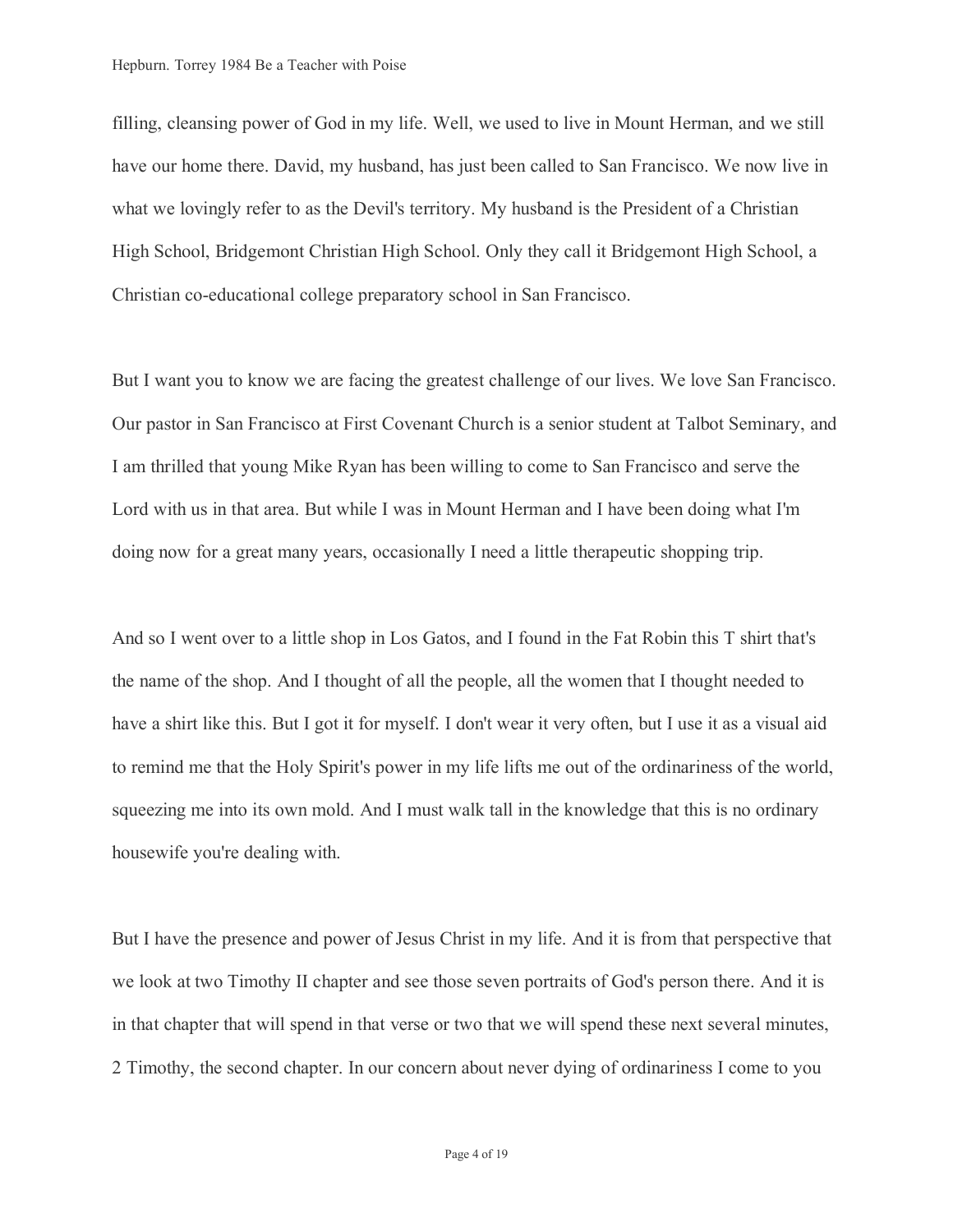with a theme verse of my life. It's Philippians 2:13. "God is at work within you, helping you want to obey him and then helping you do what he wants."

It would be my desire during these two morning sessions to give you, I hope, some practical help on how to be God's person in a practical way. The subtitle of this book is a new look at servant leadership for women. Some of you are gentlemen in this room, and I will tell you this, that as you move out into areas of Ministry right beyond Biola, in whatever area of service God calls you to, I hope you will have an appreciation for what God is doing through women in this Kingdom building process.

And maybe your presence here in this training time this morning might be an indication of the fact that you are interested in being members of the same body with some of God's choices. Women joy Dawson said it on a tape that I have God has given to men authority, but he has given women influence. I love that statement. I believe it. I believe it. Perhaps if you come tonight or even hear me right now say this. I am not a feminist in the common vernacular of that phrase, that word. I am a woman who longs to have the power of servanthood in my life, to do and to be an example of what God's woman really must be for such a time as this.

And so it's a revolutionary thought from the word of God that's located in Matthew 20, Mark 10, Luke 22, that Jesus gives us when it comes to our standing firm in this time, deciding or knowing for sure who we are in him, without having to make a life's work, of having my self image raised, without having to make a life's work, of discovering what my spiritual gift is by doing what the scripture says, and that is to get out my basement and towel and get to work. If God has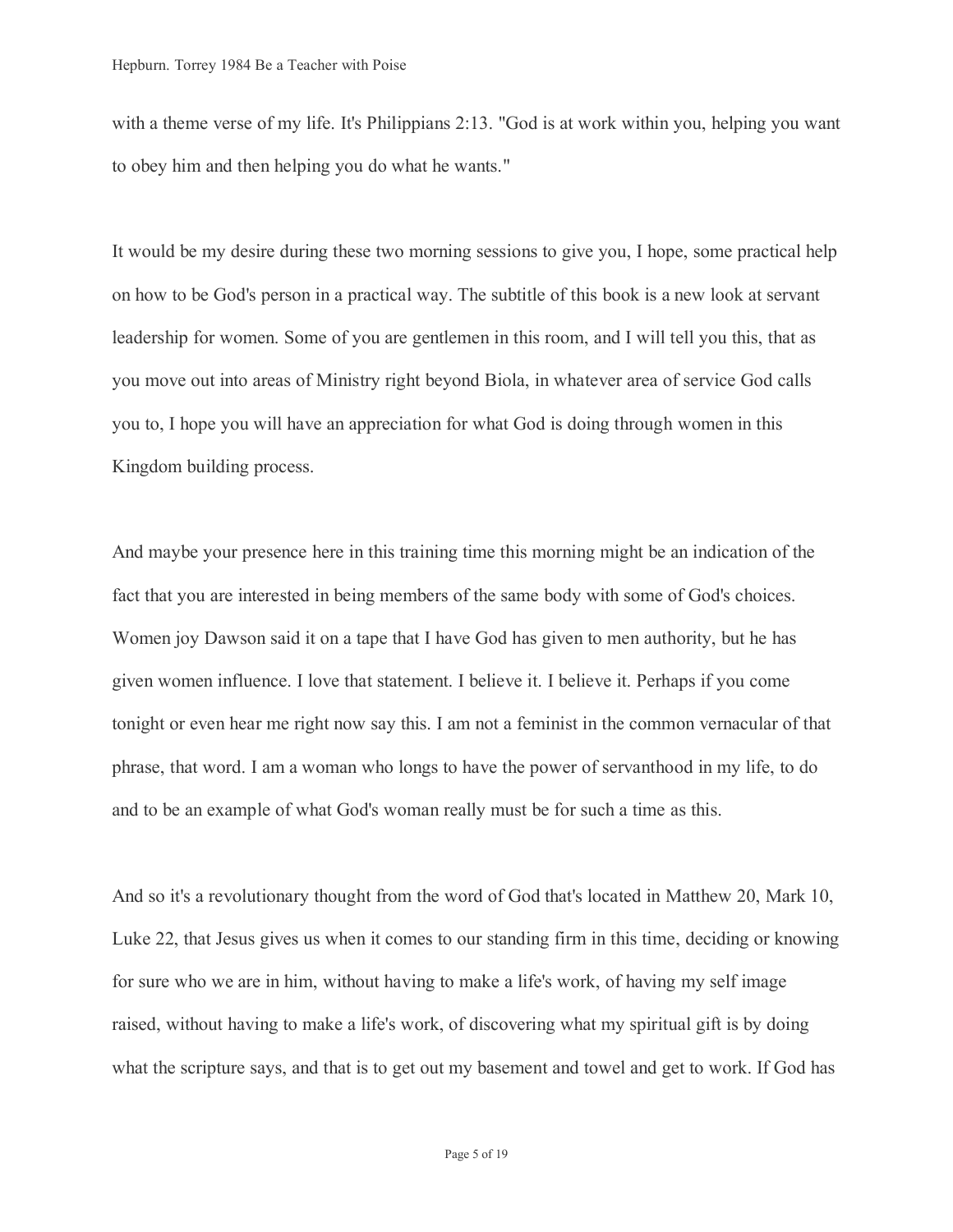given to men authority, and I believe he has, we don't play games with that God's pattern. And if he has given to women influence. Hear this. Chuck Swindoll in his little book on leadership, "Hand Me Another Brick," has defined leadership in the very opening chapter of that book, and it's simply this: leadership is influence.

A certain mother of two sons, Salome by name, was accompanying Jesus with some other women and his disciples en route to Jerusalem. For the last time. There was much discussion about who should be closest to Jesus. And during the discussion, that mother said, Our Lord, could my sons be there? I identify with her. But Jesus used that experience both there and in another account in the upper room, to teach us a great lesson about leading and following discipling, as it were. He says, you know what? In this world, Kings lord it over others, masters over slaves. But in the Kingdom, it's not to be like that. The living Bible in Luke 22, it says this in the words of Jesus, and this paraphrase: the one who serves you best will be your leader. The one who serves you best will be your leaders.

Well, if God has given to men authority and to women influence. And if Chuck Swindoll is correct, leadership is influence. Women, men. This morning we ought to be just racing each other to pick up our basins and towels in order to have the power that God wants us to have right here, right now. That's the power of serving. Serving. Well, I have decided that that's one synonym for making disciples, serving others. How do I do it? Using the outline again of 2 Timothy 2, listen to what it says. "You then, my son, be strong in the grace that is in Christ Jesus and the things you have heard me say in the presence of many witnesses and trust to reliable men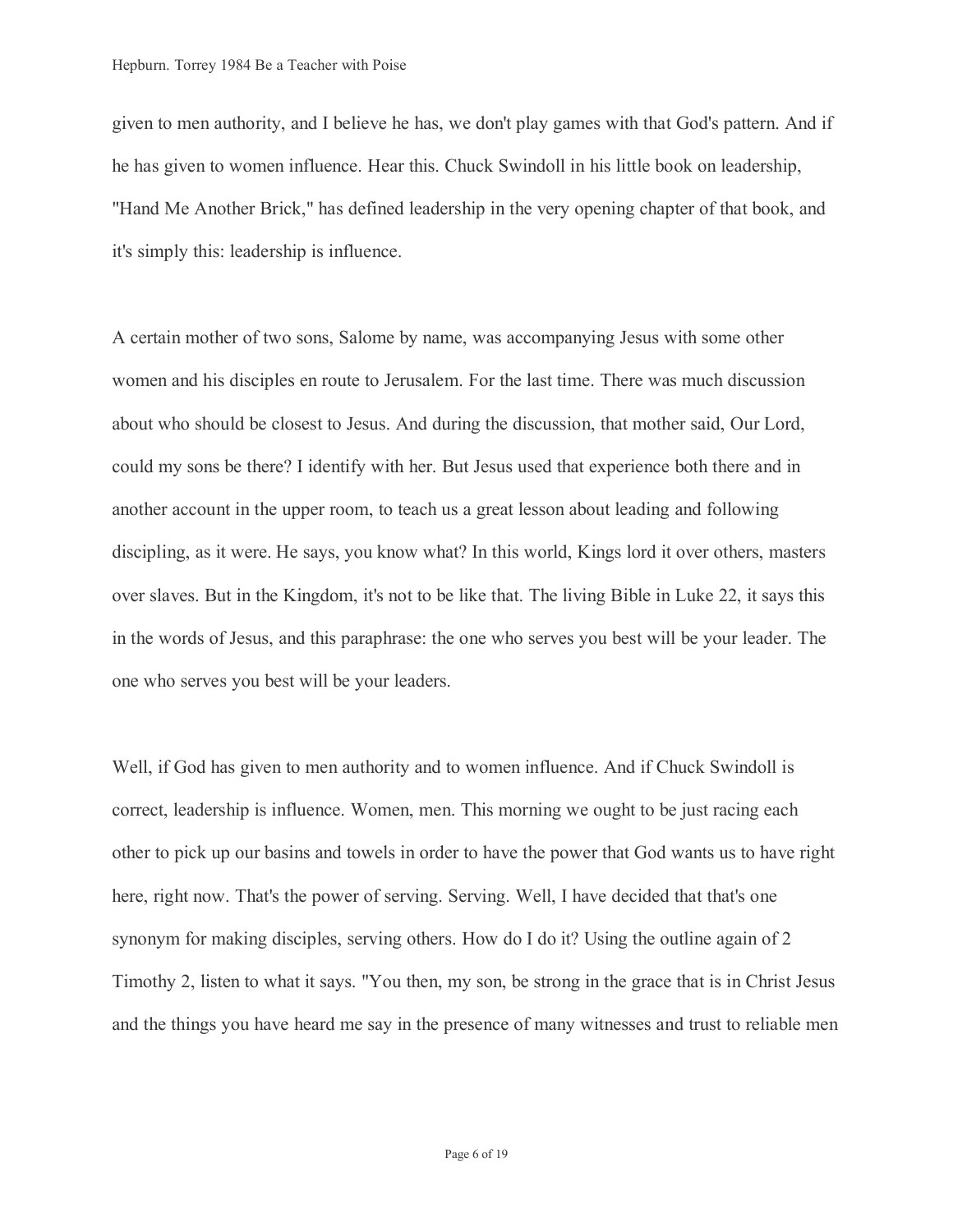who will also be qualified to teach others." There in 2 Timothy 2:2, I give you, the word gives you, and I point out to you, a two part job description for a teacher, a teacher.

A teacher in the Savior's School room. Do you see what it is? It's a two part job description. And the first part is to transmit truth. Teach truth. The second is to teach others. Discipling, in essence. But what do you do you teach how? By transmitting truth. Well, you are sitting on the grounds of a University. I have been told that one Biola University student was invited to respond. When the teacher professor challenged to their knowledge of the word of God. The question was asked, what's your favorite book in the Bible? The answer from the student was, the parables is by far my favorite. And the teacher said, I would like to know, would you tell me a little bit about that and perhaps even relate one of the parables.

This was the parable related. Once upon a time, a man went down from Jerusalem to Jericho and fell among thieves. The thorns grew up and choked that man. And he went on. And the Queen of Sheba, met the Queen of Sheba. And she gave that man 1000 talents of gold and silver and 100 changes of raiment. He got in his chariot and drove furiously. And as he was driving under a big tree, his hair got caught in the limb and left him hanging there. And he hung there many days and many nights. And the ravens brought him food to eat and water to drink.

And one night, while he was hanging there asleep, his wife, Delilah, came along and cut off his hair. And he dropped and fell on stony ground. And it began to rain and it rained 40 days and 40 nights. And he hid himself in a cave. And he went out and met a man and said, "Come and take supper with me." He said, "I cannot come. I have married a wife." And the man went out into the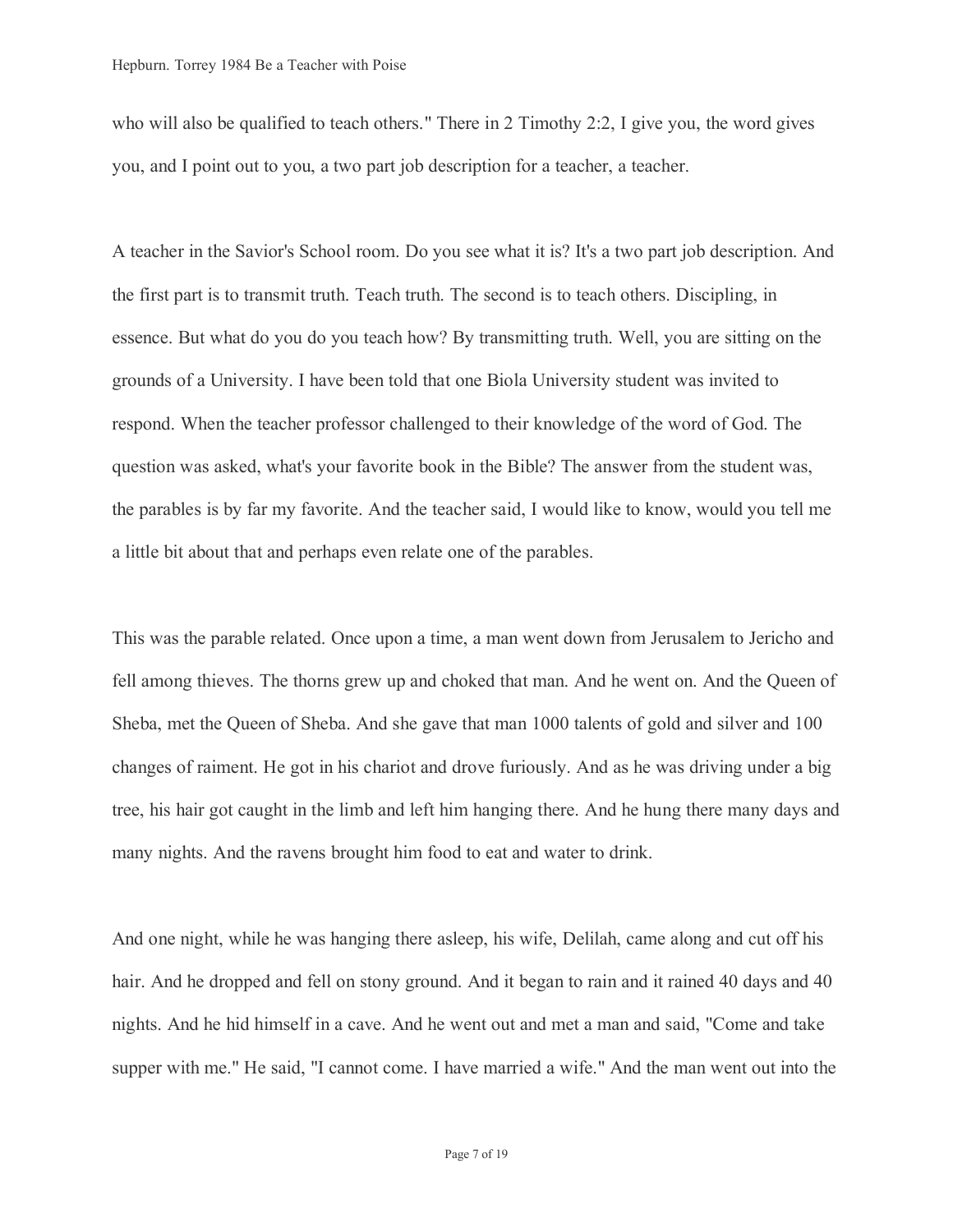highways and byways and compelled them to come in. And he went on and came to Jericho. And he saw Queen Jezebel sitting high up in a window. When she saw him, she laughed and he said, throw her down. He said, "Throw her down" again. And they threw her down 70 times seven. And of the fragments, they picked up twelve baskets. Now, whose wife will she be on the day of resurrection? A merry heart does good like a medicine.

Dear people, we are responsible to transmit truth. Truth in a tide when it's so gray. This evening, I hope to knock your socks off with a challenge to become involved in the moral decay of our country under the heading of "Let me never enter a life except to build." There is so much grayness out there. Truth is so relevant. Situation, ethics, the whole bit. What is truth? I believe God is calling you and I to make disciples by teaching truth, sifted through a spirit filled life. Have you ever been devastated to have someone teach you something that was not exemplified in their life. That is false.

Well, my husband and I had occasion a year and a half ago, we went over to Knott's Berry Farm. We live up north, and we came down with another couple of good old friends of ours. We went over to Knott's Berry Farm and we are all entertaining our midlife crisis. And by the way, the little kid was asked, how come his mother looks so young? And he said, it's because she uses the oil of delay. So I am here today entertaining my midlife crisis and just thanking the Lord for a husband who has survived his. At any rate, we were over there at Knott's Berry Farm and over the loud speaker after we were doing our midlife crisis thing of going on those roller coasters and trying to behave as if we were teenagers, over the loudspeaker came this news.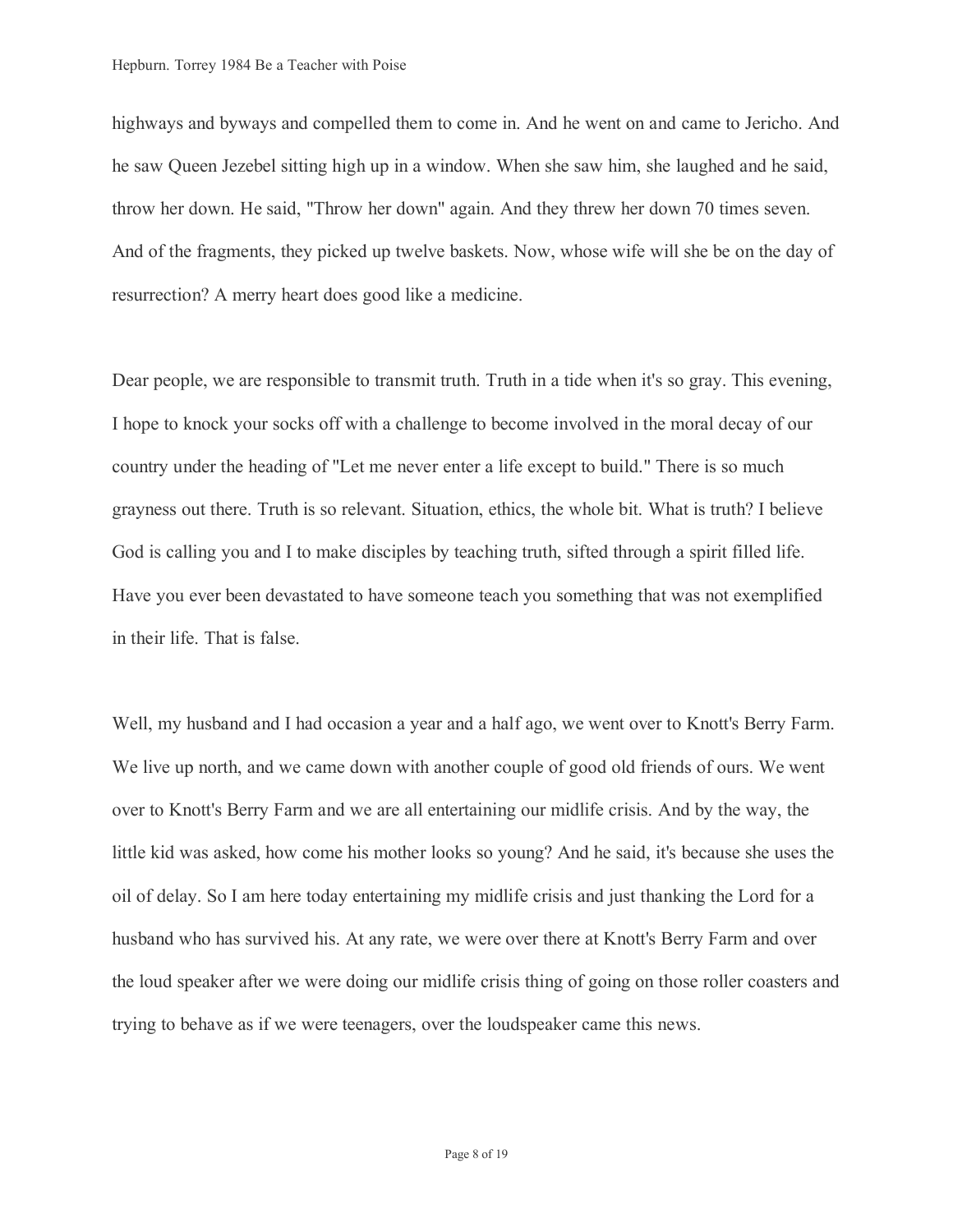Truth or consequences is about to begin in the Good Times Theater. Well, our friend, who's our age had this trick knee and he couldn't walk real fast. And so we stood there, the four of us, and Knots very farm. And we realized that the four of us were never going to get together again. But one or the other of us was going to have to accommodate each other's growing pains. So we went a little more slowly than we might have individually. But we got into this theater and they got all these people together. And the producer came out to warm up. The audience needed some contestants, and they brought him down front.

And then he says, "Now we need some married couples." Tell you what, let's have a person here. Who's been married the shortest amount of time? This little couple down here in the front on their honeymoon. Come on down, sit over there. And so then we have a couple from Canada. They've been married 14 years. You come on down. Who's been married the longest? I just raised my hand and I said, 31 years, never dreaming that out of that entire theater, my dear David and I have been married longer than anybody else in that whole theater.

"Come on down." My husband was not thrilled. And they put this name tag on us and it said, Daisy, 31 years, David, 31 years. And he said, and it just might be the end. But we sat there and pretty soon out on this great big stage over there, they brought out that first set of contestants. And after they went through their thing, they gave them each a digital watch. Well, David's attitude was changing a little. Second group came out and they gave them each a Polaroid camera.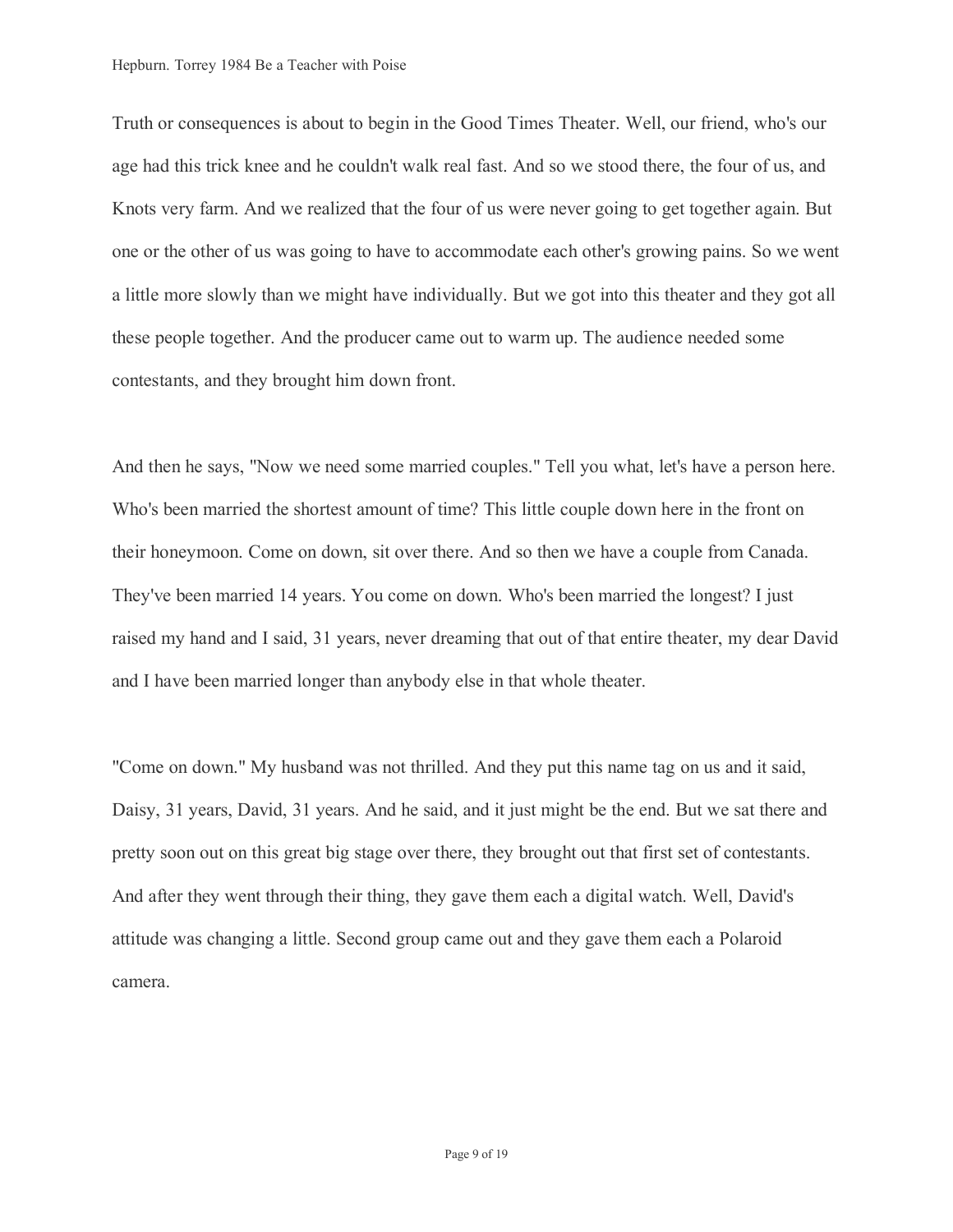So David poked the young Canadian fella next to him. And he says, they're probably revving up our Mercedes backstage. And he got feeling better about the whole thing until we got out front. And then after this little amenities that they asked us this question. You ready for this? This was our question. Why did the man not want his son to take a course in Egyptian plumbing at USC? We didn't know the answer either. But if I had known it, it would have been beneath my dignity to have responded.

Because this is what the answer was. He did not want him to be a Pharaohs. Faucet Major, come on now. Wake up. Did you get it? The Egyptian plumbing. All right. So we sat there and pretty soon they brought out this great big black flannel box. Now my husband has been the director of ministries at Mission Springs Conference Center. But there, my dear David, because I had raised my hand, had to get into that big flannel box with those other two men and put his nose through a hole in the curtain. And the idea of our consequence was to decide which nose belonged to our husband.

It was not David's best moment when it was all over, after we had gone through that, the humiliation, the whole thing. This was what our prize was. Not the Mercedes David had hoped for, but truth or consequences. T-shirts and two jars of Knott's Berry Farm jam. My question to you this morning, as I would hope you'd catch on, that there are consequences for not speaking truly, dealing truly, living truly. And my question is, is it worth it to tell the truth, to transmit truth? Is it worth it?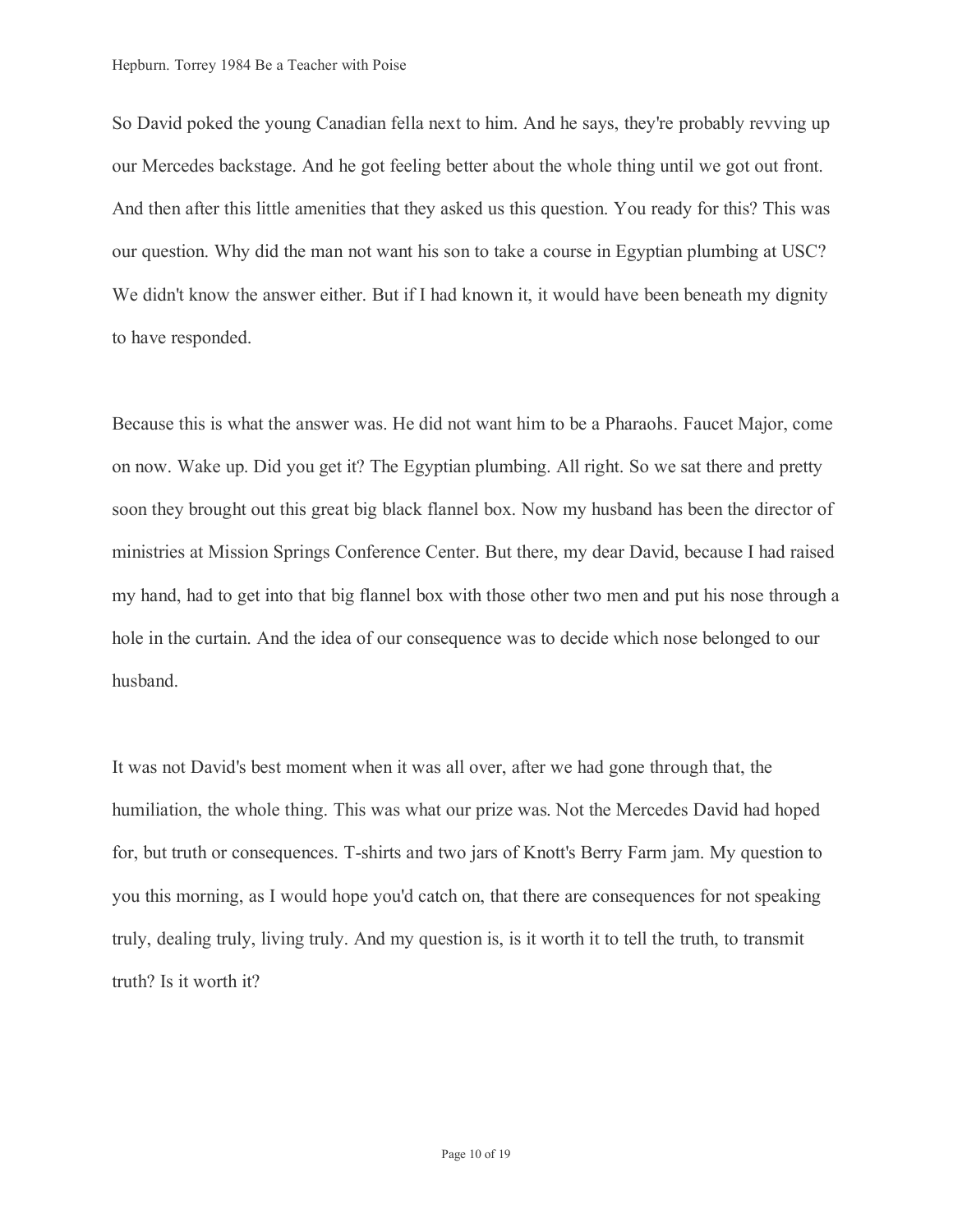There are consequences for living a life that is such a fuzzy caricature of what God's plan is for us, that how could we ever hope to draw others to the Savior? How could we ever hope to be looked upon with trust so that we can teach others? The scripture does not give it an option about our teaching others. Those of you who are here and who feel like you don't have any disciple, there's no one in your life that you are teaching, no one who is looking to you with confidence. My suggestion to you is this, whether you like it or not, you're teaching something. Whether you like it or not, you're a teacher.

The question is, what is it that you're teaching? What is it that you're teaching by your life? And how are you teaching others? I tell you about in this little book about a young black woman. Her name is Kathy Meeks. She is the assistant dean of women at Mercer University in Macon, Georgia.

Please turn the tape aside to for the continuation of this session.

Kathy has written a book of her own called "I Want Somebody to Know My Name." Kathy, in a message that I asked her to give in Minneapolis now, several years ago, Kathy made this important statement to us and told this simple vignette. As I listened to her, my heart was moved, for this is what she said. "I was led to the Lord of the little eight year old girl in Sunday school in Tennessee. My dad was alcoholic and my mother died while I was still very young, just from despair. But someone in our community had taken me to Sunday school there. I was plainly explained to that Jesus Christ loved me and that he wanted to move into my heart of life." And she said "that family in that little church in Tennessee became my family in a special way."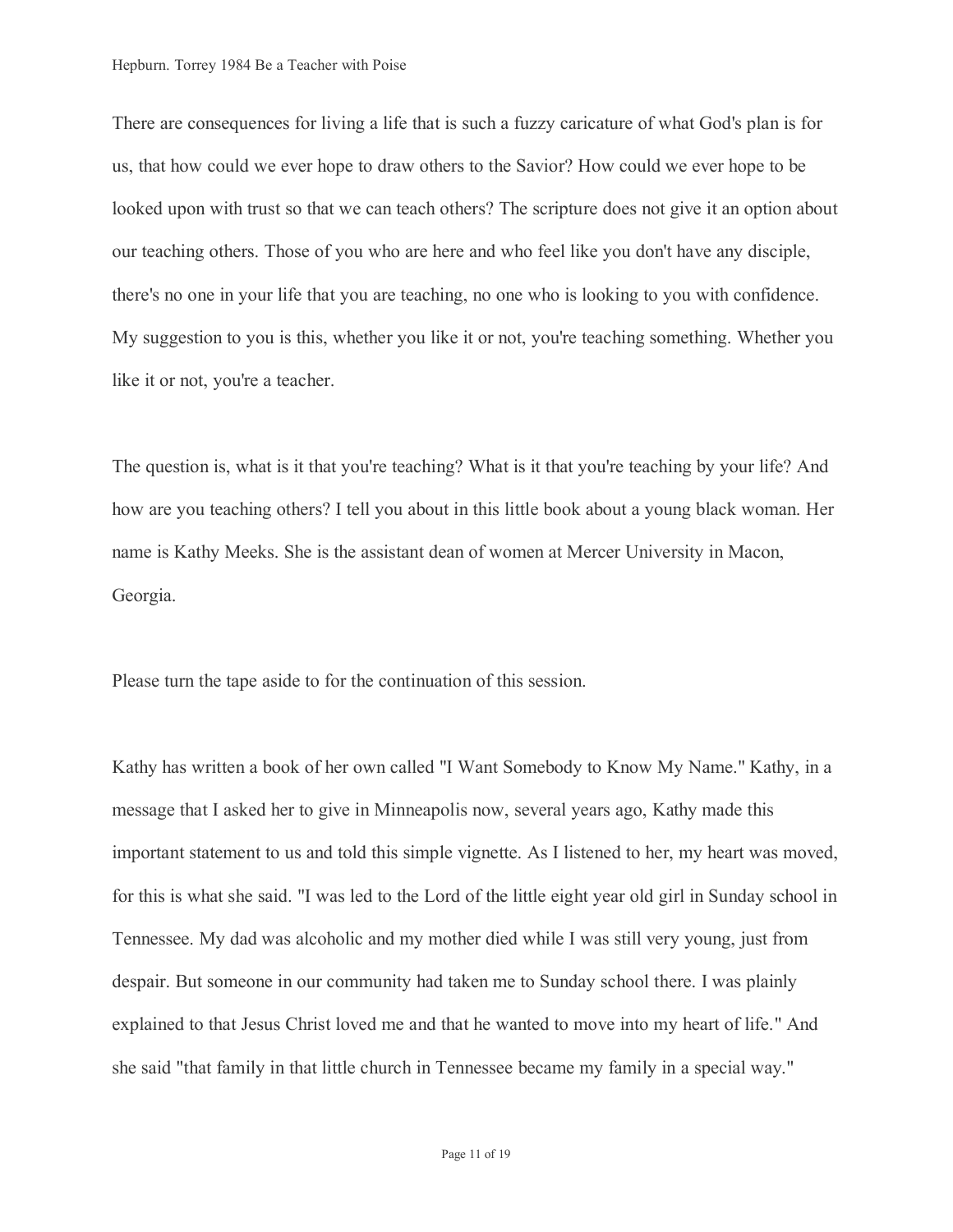But she said, "I looked around as a young teenager for someone who would say, 'Watch me.' Who would dare to take the risk that the Apostle Paul takes. In Philippians 3:1 when he says to us, 'Follow my example.' Well, that's the greatest risk any one of us can take. Watch me, follow me." Kathy said, "I looked all around and I couldn't find anyone. I grew up and eventually went to Pepperdine University." She said "after a year or two on that University campus struggling, I still asked the Lord, send me a role model."

And she said, "I finally came to the point in my life. And I said, Lord, I cannot seem to find a role model, so I will commit myself to becoming one." I lead you then to the second part of this job description for a teacher in the Savior's School room. First, your understanding that it is truth that's to be transmitted from your life as well as from the word of your mouth. But the second thing is to understand the most important teaching tool you have in discipling is your personal example, modeling a life that is abandoned to his purposes. But that is the risk that a good many of us are unable or unwilling to take in our ordinariness. I have a marvelous Bible teacher friend in San Francisco, wife of a faculty member of Simpson College, and has a fine Ministry of teaching the Word. But she realizes, as I do, that we are not qualified by whatever that means.

Apart from the presence of God in our lives, our credentials are slim. My friend Maxine was invited to go to Regina in Saskatchewan to teach the Word for a week to a group of Bible student women. And she said when she received the encouraging letter that simply said, this, Maxine, we're getting a lot of teaching. What we need is someone to come and share their life with us.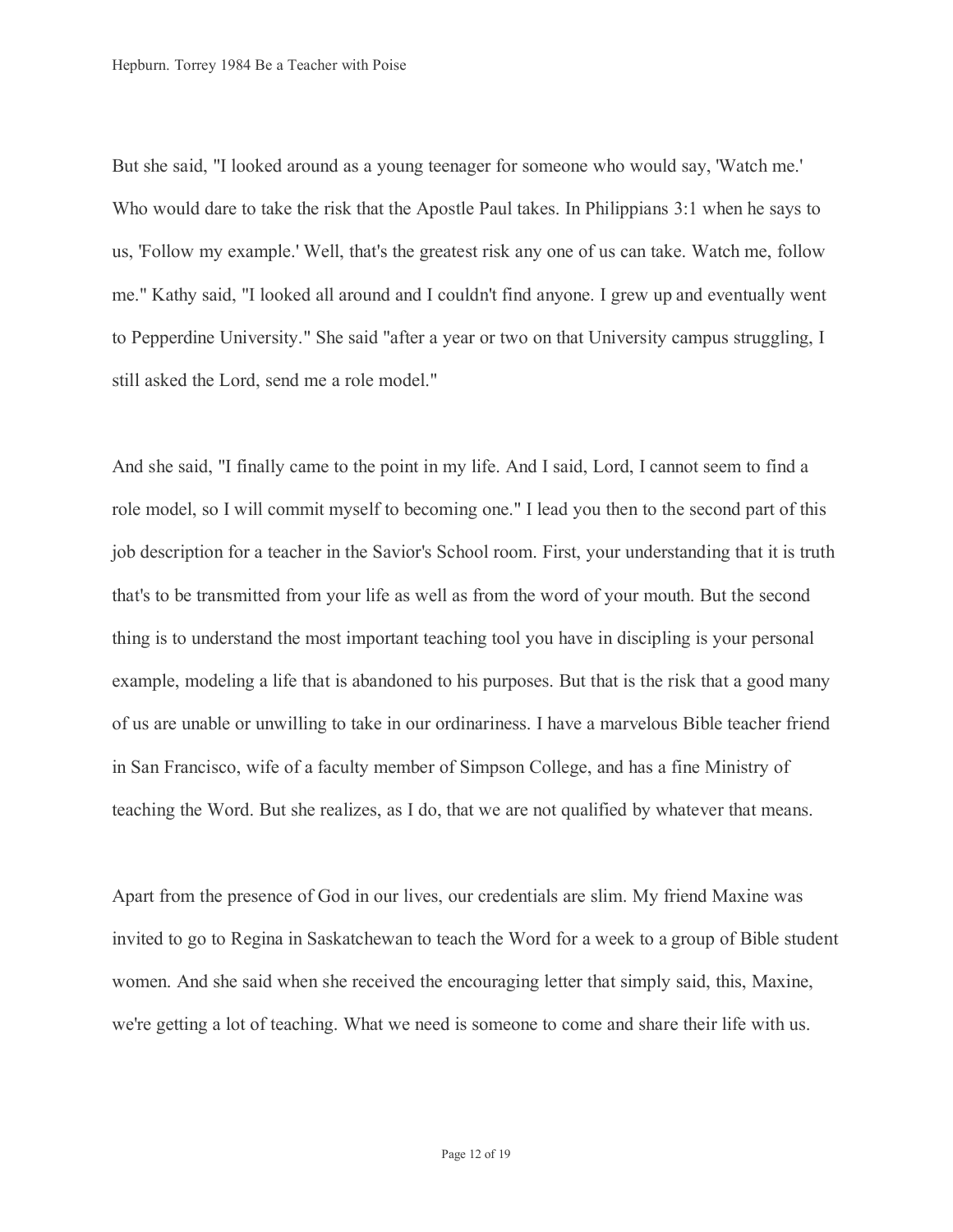That's what it is. God has called you and me to make disciples by being not just a decoration in the Church, but a demonstration. Decoration is a static word. Sometimes you perhaps have looked in Titus, the second chapter with its challenge to teach. It's challenge for masters to teach slaves, and it's challenge for slaves to respond in submission. The challenge that men are to become the priests in their home, and women are to teach younger women, and so on and on and on. Teach them how to be keepers at home and lovers of their husbands, and so on.

But then Titus 2:10 says, you are to adorn the doctrine of God, your savior in all things. That word "adorn" can be a rather static word, as in decorating the Christmas tree. How about this? God doesn't call us to a static adorning or decoration or display case kind of Christian living. But he would say to you and I this morning, I want you to be a demonstration, for it is that which will be your most potent discipling tool, Lord, unsatisfied with life at any other place. Well, what are you teaching? Perhaps you've heard the words of a little song from My Fair Lady. Words, words, words. I'm sick of words. Sing me no songs. Read me no rhymes. Don't waste my time. Show me, show me.

I think back to Daniel. I want to show by my life that all that God has poured into my life, all the resources that he has poured into my life, will stand to be a good stead in crisis. Look at the first chapter of Daniel for a moment, at least in your mind, because time is going. Think about that. You know how Daniel was taken into the court of the King and through those years of training there, part of the preparation was going to be a diet that would supposedly give them those captives, those who were in training for the service of the court would thrive upon.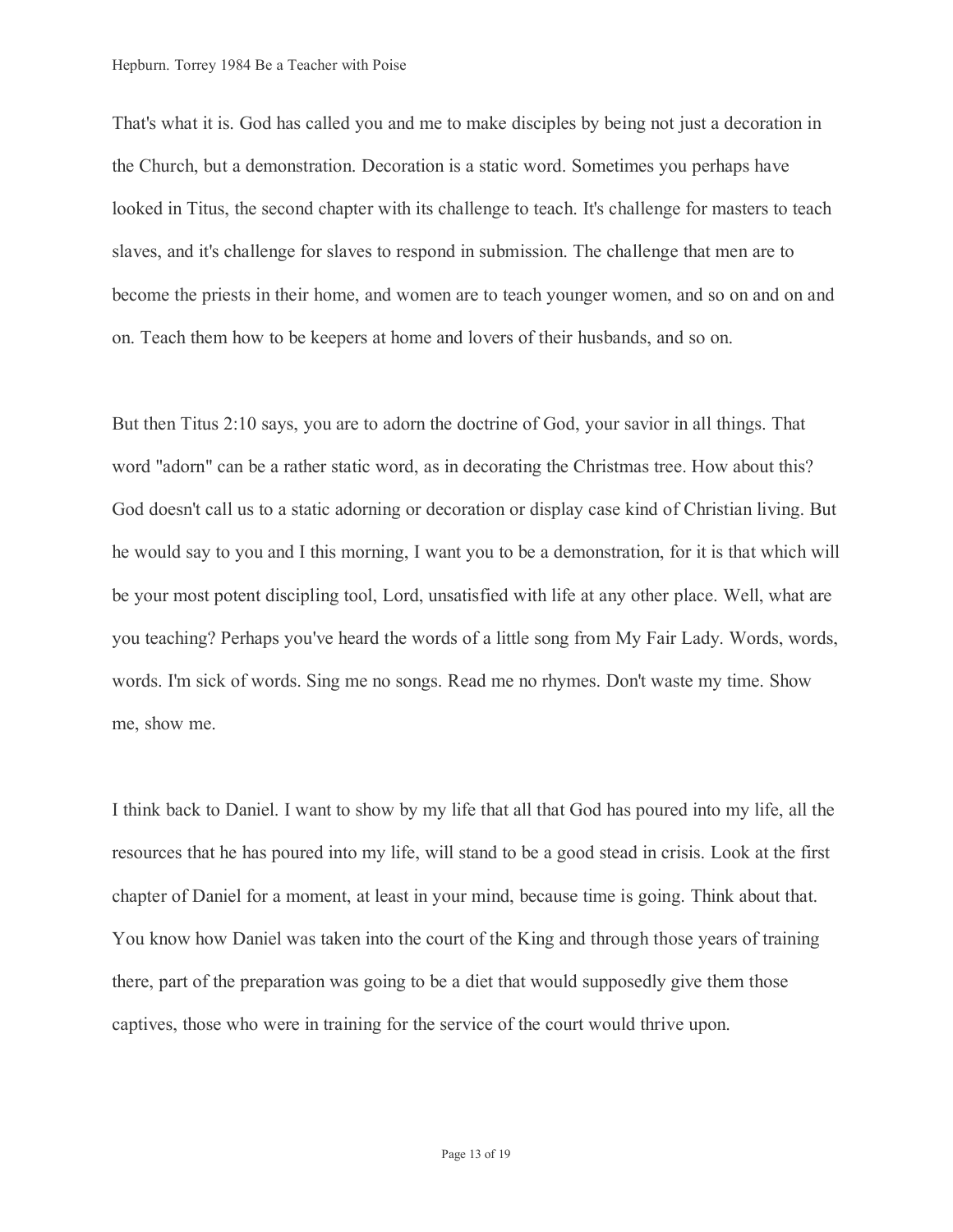And Daniel purposed in his heart that he would not defile himself. And I think mother and dad, thousand miles away from where this was happening, if you could have known that those years that you had poured into that kid were standing in good stead. I remember when our son went away to College. I remember when our daughter went away to school, I thought, O Lord, of the moments of crisis, I've not done all that well. I'm sure anything but the world's champion. Mother, Lord, are they going to be able to stand? I am the product of a Christian home. I've been prayed for every day of my life.

And I say, thank you, Lord, that I have been given the privilege of being a demonstration of your keeping power. Thank you, Lord. Not a lot of you are here because somebody has poured themselves into your life in a way that is allowing you to stand firm with a purpose in your heart, that anything less than allowing your life to be a demonstration of his power and love and great grace is not even entertaining you're not even entertaining that thought willing to take a risk because of the resources of your life.

Oh, but then in chapter three, I want to teach by my life that I'm trusting him. Like Dr. Hendrick said it so well, not taking unto myself. And the older you get there, people, the more you realize how ordinary we all are. The third chapter, Shadrach, Meshach, and Abednego. My dear old Scotch grandpa used to say, "Shake the bed, make the bed and into the Veg you go." And he thought that was real cute. My dear old grandpa, he would tell me about this, but it wasn't until I got a little bit older and looked at it myself that four words struck me. Daniel, the third chapter. Shadrach, Meshach, Abednego replied to the King, "Oh, Nebuchadnezzar, we do not need to defend ourselves before you in this matter," as they face the fiery furnace, heated seven times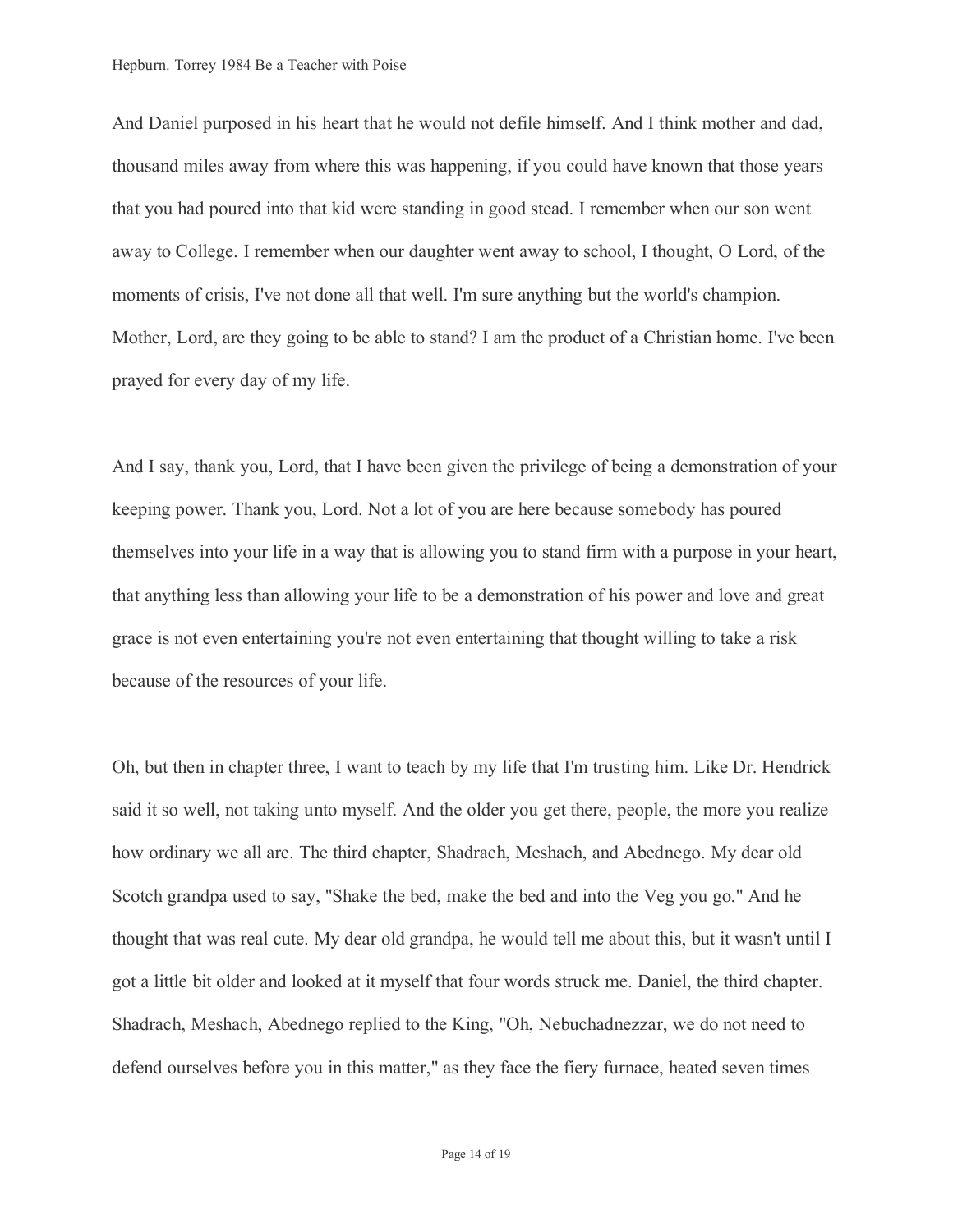hotter. "If we are thrown into the blazing furnace, the God we serve is able to deliver us, and he will rescue us from your hand, oh King. But even if he doesn't, we will not serve any other God."

I told you, I grew up in a home where I guess my earliest discipling training was behind our front door, where I had the privilege of seeing my mother and dad living so convincingly before us that every one of my four sisters and myself were early convinced.

I want to teach, that by my life, that he is utterly dependable. I want to be so convincing by the choices of my time, by what I do with my leisure, by my attitude of asking God I pray to deliver me from this horrendous selfishness that is absolutely pressing us in conforming us to the world's idea. Lord, I want to teach by my life. Trust in you. I have reread this last week the biography, the story of John and Betty Stam, a couple who were serving the Lord a very short time in China when God allowed them to be martyred by having them their heads cut off. A young couple whose only idea was to serve the Lord, John Stam went to Moody Bible Institute, a place where Dr. R. A. Torrey served as Dean many years ago.

John Stam left his home to go without much wherewithal, 1932, to Moody Bible Institute. Didn't have enough money to complete the course, and he said in his letter home, I want to prove during this education time of my life that he is able, if God sees fit, to provide me a job, and that is how the need is going to be met, just simply through my own hard work.

Hooray. But even if he doesn't, and I am going to have to be the recipient of funds that God is going to lay the need on the heart of his people and they're going to send it to me by whatever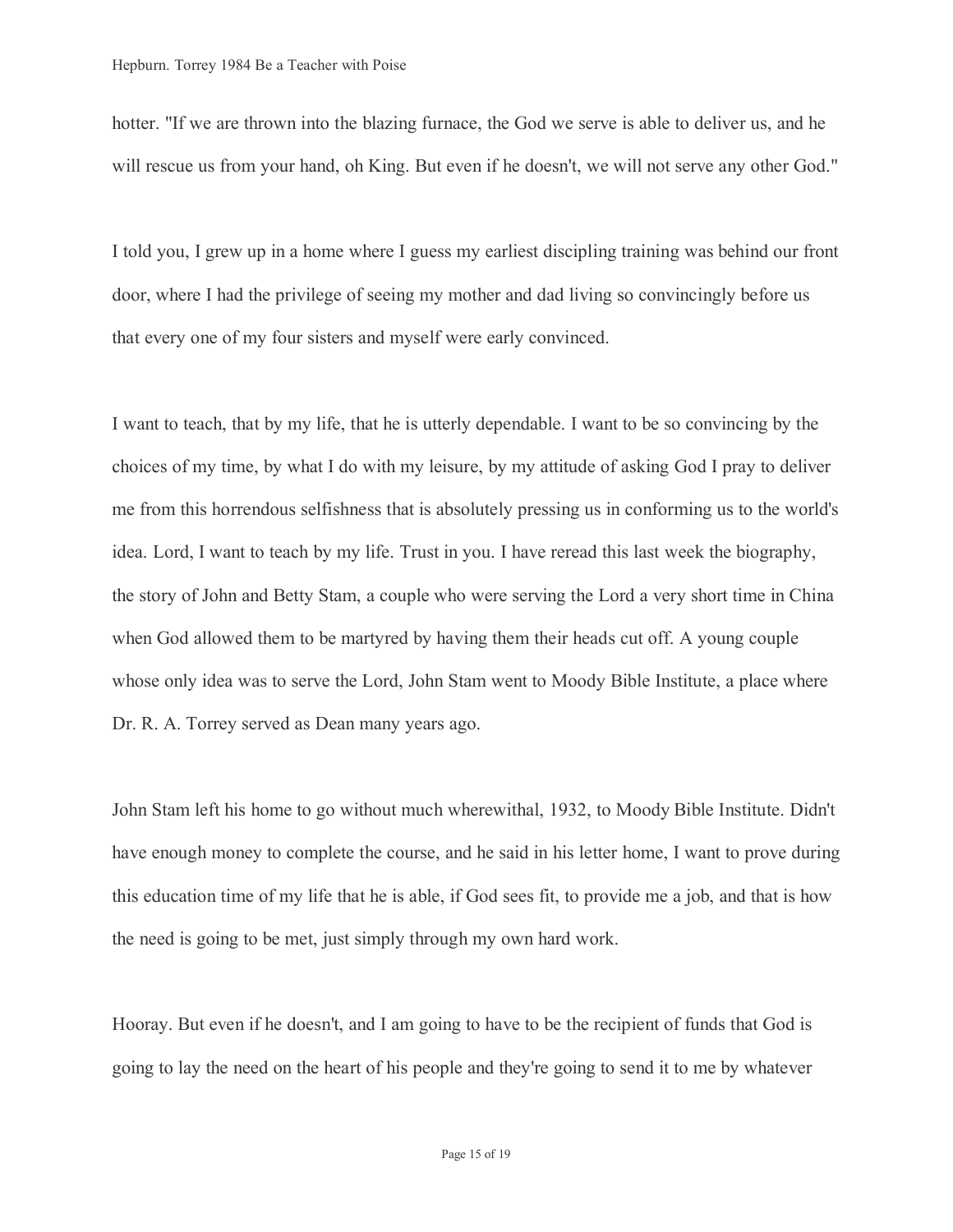means. I want my life to teach. Trust in God. Now that's a very practical thing that any of us can do. You and I are responsible to make some definite decisions as to what it is shall be taught by our lives and how we can lead others more closely to the Savior. What will you do? The Most important Teaching Tool The most important discipling tool you've got, dear people, is your personal example, the Joy of the Lord.

I happen to be a woman who is committed to enabling God's women to serve the Lord effectively through the Church. That is my personal commitment, and I do seminars and all kinds of stuff on that. But my bottom line concern is that these two children that God gave me, that they have the right to see their mother behind her own front door serving the Lord with gladness. For if I want my lowest to serve him and to take a position of influence, meaning anything, that where her Basin Adele will take her, then she has the right to see me living that way. I want to be convincing.

I have a marvelous friend. Oh, my, it gets late early. I will close then with this. Two things I just want to tell you about my friend Melia Cross. Melita Cross is a tall black mother of eleven children. Detroit, Michigan. When Melita Cross does a workshop on raising teenagers for Christ, people listen. When she speaks, you can't help but listen. Melita and her husband, Haman Cross, have founded the Detroit Afro American Mission Haman Cross. Some of you might have picked up on that name.

Hayman Cross Junior, according to Worldwide Challenge magazine and other reputable sources believe that Hayman Cross Jr. Or Haman Cross II, whatever, is going to, or is, becoming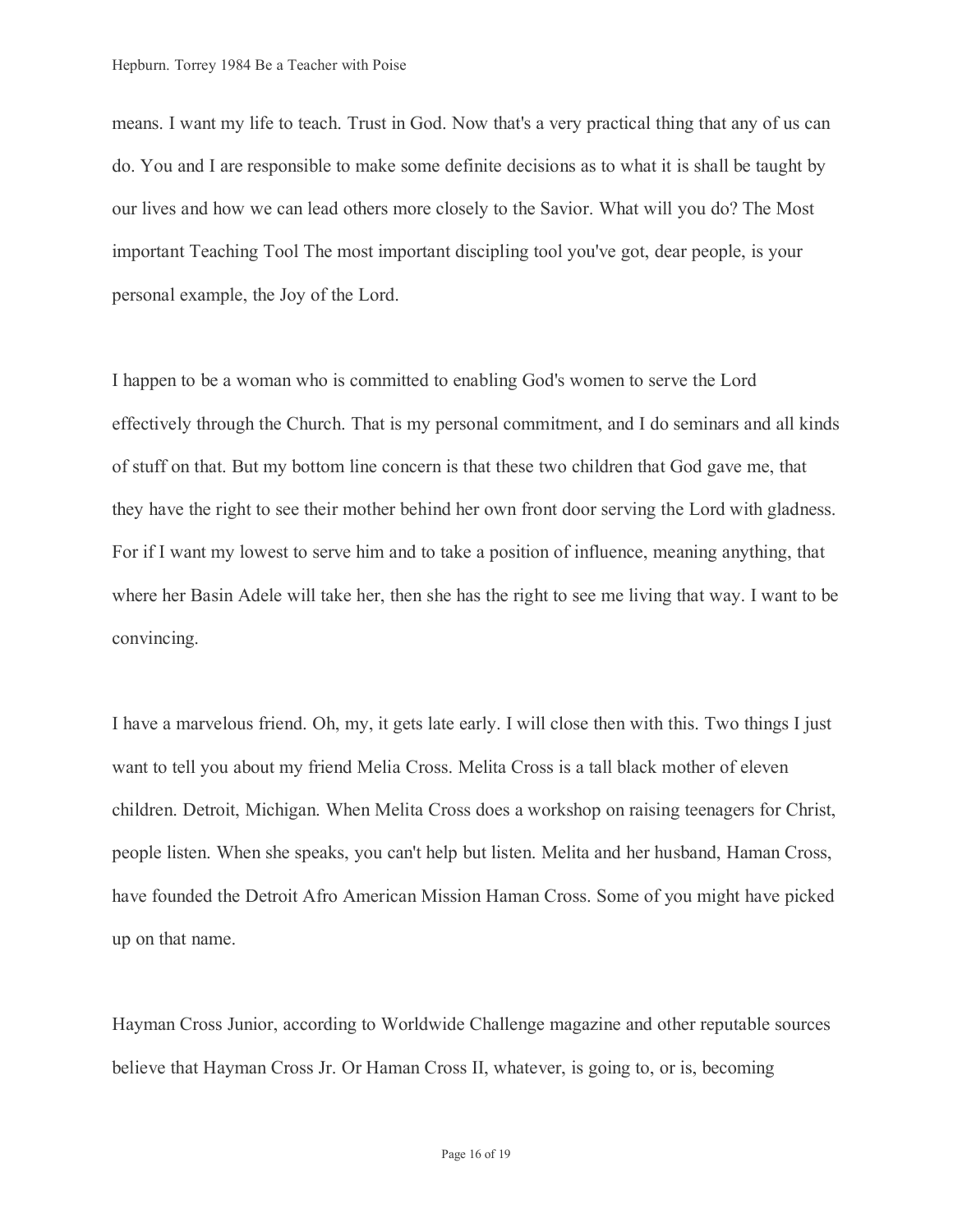probably one of the finest missionaries to the black population, the inner cities of our nation, who will teach others truth. God is using that man by his Mama. Melita, who was my contemporary and in both of these books, this as well as in my book, "Why Doesn't Somebody Do Something?" I said to her, Melita, as we were sharing a room up in a conference in Northern Michigan about two years ago. Melita, how did your husband, Hayman, want a name for a baby?

Haman, come to Christ. Haman, I presume you know, is the Satan figure in the Book of Esther. Why would anybody name their beautiful little son Haman? Well, moving right along. I said, Haman, Melita, how did Hayman come to the Lord? She said, Daisy, it was quite a story. Perhaps I'll have to reach Elvis today. But she said, my mother always told me never marry a man who's not a Christian. But when I brought Haman home, he was such a goody goody, Mama forgot to ask. And so there we were. We finally moved along in our relationship until we were married, moved to Detroit and began to have all these kids. I tend to realize Haman did not really know Christ."

So I said, "Melita, tell me how you got connected then. Did you have the courage to keep on telling him what he needed?" No, she said. "I went to the preacher and I said, Preacher, you've got to do something about Haman." So the preacher said, well, that's okay, Melita. I'll see him Sunday night after the service. Haman Cross, I'd like to see you in the office," the preacher said.

Sat him down across the desk and he said, "Haman, are you drinking?" I do not recommend this as a discipling technique. "Haman Cross, are you drinking?" "No, preacher. Maybe a beer on weekends. That's it." "Haman Cross, are you smoking?" "No, preacher. I'm not smoking."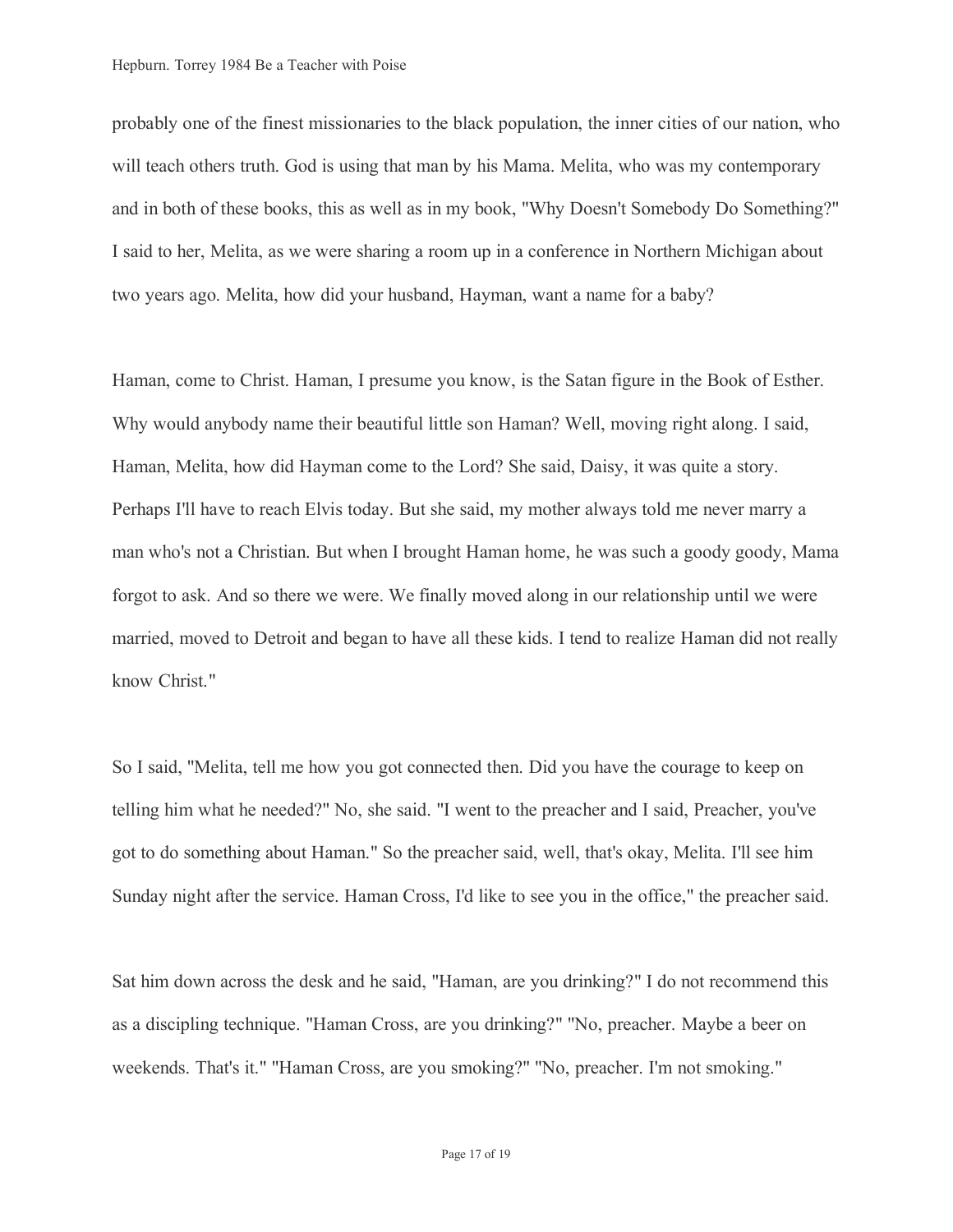"Haman Cross, are you cussing?" "No, preacher. I got all these kids at home. I'm not cussing." "Haman Cross, are you chasing women?" He said "No, no, preacher. Ever since I left the Navy, I am not chasing women." Melita cross said my husband's life was changed, turned around when the preacher had the courage to say to him, "Haman cross, you're going to hell for nothing."

Dear people, this morning I don't know what technique is yours, but I do know this. That there is a woman and a man in Detroit, Michigan this morning who are convinced that God has called them to be teacher, servant, leader, discipler. What will you teach? What do you have? It's the resource of a spirit filled life lived as a demonstration in every attitude. My phrase for this new year is simply as to the Lord as to the Lord. Whether I eat in the dining room. Whether I drink in the dining room. Whether I get out there and take a bus ride.

Lord, make me a teacher of truth. That all that I do. As to you. Do you believe God will draw others to you and to himself through you as you are an active demonstration of the love of Jesus? Can you believe that he would use the likes of me and thee, all of us ordinary people? God could zap Southern California and declare a Christian. But what does he do? He lives through your life and mine.

I don't want to get out of the mainstream of the blessings for 1 second. Blessed Lord, we thank you for your presence here. Oh Lord, I pray that you will alert us to the possibility of not simply adorning the doctrine of God But demonstrating our faith and trust in convincing ways that our corner of the world might early to maturity in Jesus Christ. Oh, may it be so, Lord. Use us as a chapter in someone's life. Chronicle, I pray, amen.